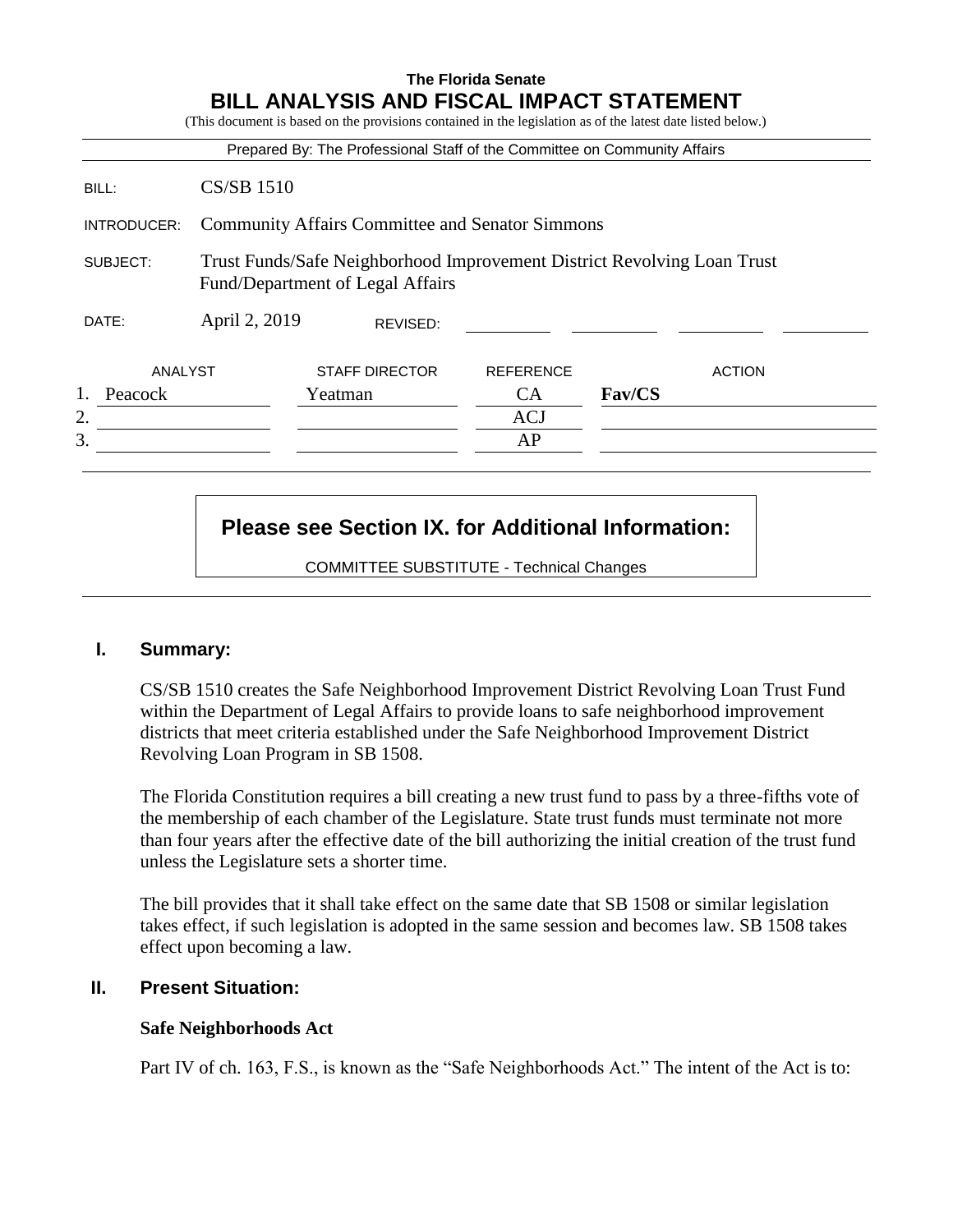- Guide and accomplish the coordinated, balanced, and harmonious development of safe neighborhoods;
- Promote the health, safety, and general welfare of these areas and their inhabitants, visitors, property owners, and workers;
- Establish, maintain, and preserve property values and preserve and foster the development of attractive neighborhoods and business environments;
- Prevent overcrowding and congestion;
- Improve or redirect traffic and provide pedestrian safety;
- Reduce crime rates and the opportunities for the commission of crime; and
- Provide improvements in neighborhoods so they are defensible against crime.<sup>1</sup>

Section 163.503(1), F.S., defines the term "safe neighborhood improvement district" (SNID) or "neighborhood improvement district" to mean:

A district located in an area in which more than 75 percent of the land is used for residential purposes, or in an area in which more than 75 percent of the land is used for commercial, office, business, or industrial purposes, excluding the land area used for public facilities, and where there is a plan to reduce crime through the implementation of crime prevention through environmental design, environmental security or defensible space techniques, or through community policing innovations.

The Safe Neighborhoods Act allows county or municipal governing bodies to create SNIDs through the adoption of a planning ordinance. Each SNID that is established is required to register within 30 days with both the Department of Economic Opportunity (DEO) and the Department of Legal Affairs (DLA) and provide the name, location, size, type of SNID, and such other information that the departments may require.<sup>2</sup> Under current law, there are four types of SNIDs:

- Local government SNIDs;
- Property owners' association SNIDs;
- Community redevelopment SNIDs; and
- Special SNIDs, which are further classified as either residential or business.<sup>3</sup>

As of March 29, 2019, there are 26 active SNIDs in the state of Florida.<sup>4</sup> Twenty-three of these are local government SNIDs; two are special residential SNIDs; and one is classified as a property owners' association SNID.

## **SB 1508 Safe Neighborhood Improvement District Revolving Loan Program**

SB 1508, which is linked to SB 1510, creates the Safe Neighborhood Improvement District Revolving Loan Program. Under the program, the DLA may provide loan guarantees, purchase

 $\overline{a}$ 

<sup>1</sup> *See* s. 163.502(3), F.S.

 $2$  Section 163.5055(1)(a), F.S.

<sup>3</sup> *See* ss. 163.506-163.512, F.S.

<sup>4</sup> Florida Department of Economic Opportunity, Division of Community Development, *Official List of Special Districts Online*, *available at* <http://specialdistrictreports.floridajobs.org/webreports/mainindex.aspx> (last visited March 29, 2019).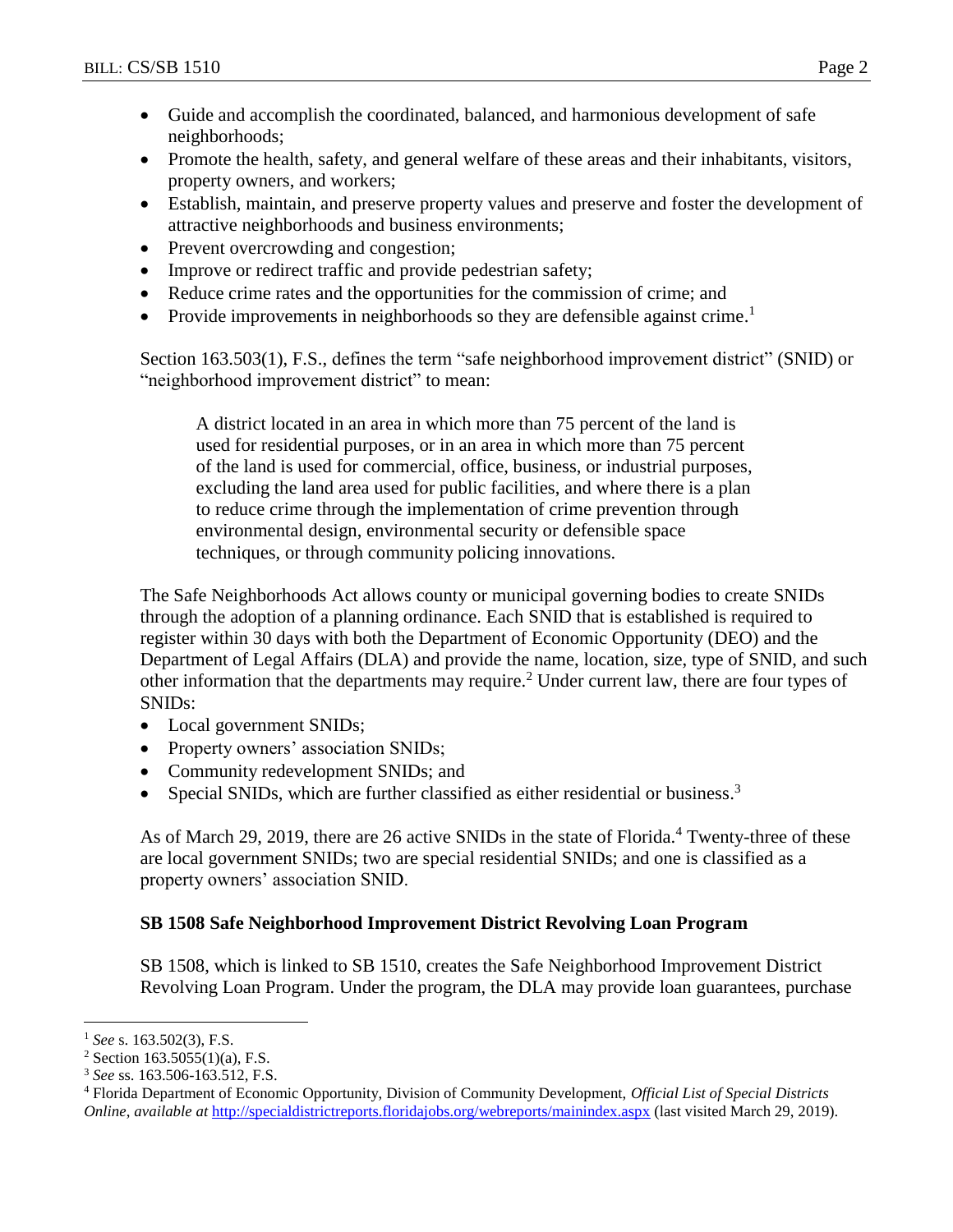loan insurance, and refinance local debt through the issuance of new loans for projects that are in the plans of a SNID. The DLA must set aside 15 percent of the amounts credited to the Safe Neighborhood Improvement District Revolving Loan Trust Fund for small SNIDs.

In order to be eligible for a loan under the program, the qualified electors of the SNID must approve the use of revolving loans by referendum.

The bill also provides for audits of the loan projects upon completion, the investment of unused funds, and a process by which to handle defaults of the loan projects.

The DLA must prepare a report at the end of each fiscal year which details the financial assistance provided, service fees collected, interest earned, and loans outstanding and provide the report to the appropriations committees in the Senate and the House of Representatives.

## **III. Effect of Proposed Changes:**

**Section 1** creates the Safe Neighborhood Improvement District Revolving Loan Trust Fund within the Department of Legal Affairs to provide loans to safe neighborhood improvement districts that meet the criteria established under s. 163.5161, F.S., for projects contained in crime prevention plans submitted by such districts.

Notwithstanding s. 216.301, F.S., and pursuant to s. 216.351, F.S., any balance in the trust fund at the end of any fiscal year must remain in the trust fund at the end of the year and must be available for carrying out the purposes of the trust fund.

In accordance with s. 19(f)(2), Art. III of the State Constitution, the trust fund must, unless terminated sooner, be terminated on July 1, 2023. Before its scheduled termination, the trust fund must be reviewed as provided in s. 215.3206(1) and (2), F.S.

**Section 2** provides that this act shall take effect on the same date that SB 1508 or similar legislation takes effect, if such legislation is adopted in the same legislative session or an extension thereof and becomes a law. SB 1508 takes effect upon becoming a law.

## **IV. Constitutional Issues:**

A. Municipality/County Mandates Restrictions:

None.

B. Public Records/Open Meetings Issues:

None.

C. Trust Funds Restrictions:

Article III, s. 19(f)(1) of the State Constitution requires a bill that creates or re-creates a trust fund to pass by three-fifths vote of the membership of each house of the Legislature in a separate bill for that purpose only.